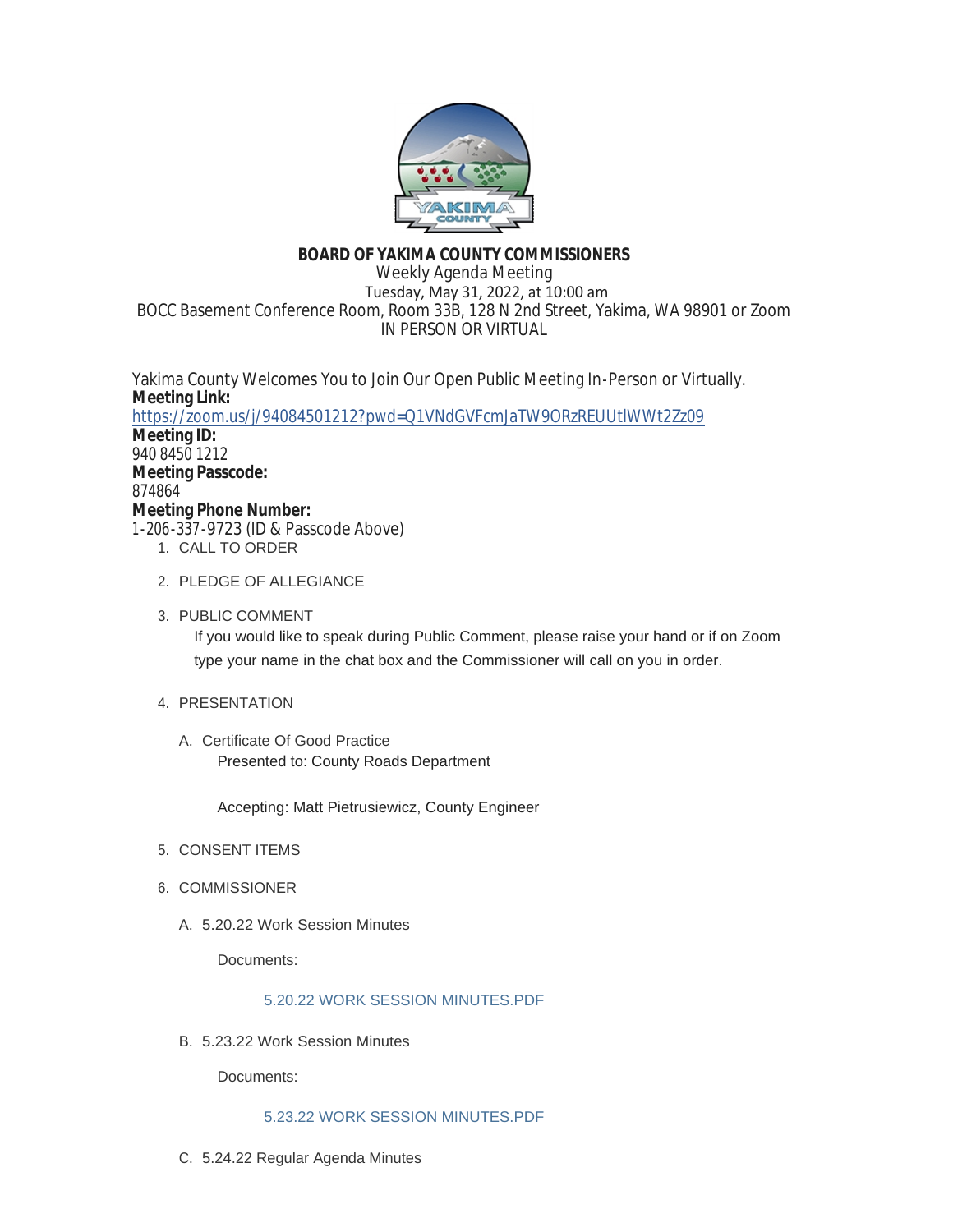Documents:

#### [5.24.22 REGULAR AGENDA MINUTES.PDF](https://www.yakimacounty.us/AgendaCenter/ViewFile/Item/4538?fileID=16243)

- 7. COUNTY ROADS
	- Resolution 144-2022 A.

Awarding Bid for the Purchase of Asphalt Emulsion for the 2022 Bituminous Surface Treatment Program.

Fiscal Impact: \$730.50 Per Ton for CRS-2P, \$735.50 Per Ton for HFE-150, and \$570.50 Per Ton for Quickseal-50; Road Maintenance Budgeted \$500,000 for the Seal Coat Program.

Documents:

#### [144-2022.PDF](https://www.yakimacounty.us/AgendaCenter/ViewFile/Item/4539?fileID=16244)

B. Resolution 145-2022

Accepting as Complete Contract No. 1761 for the E2 3749 Spill Bucket/Overfill and Cathodic Testing Installation & Repair Project.

Fiscal Impact: \$28,103.44 Final Cost

Documents:

[145-2022.PDF](https://www.yakimacounty.us/AgendaCenter/ViewFile/Item/4540?fileID=16245)

#### 8. HUMAN RESOURCES

Resolution 147-2022 A.

Additions/Deletions to Budgeted Positions in Fund 115 (Prosecuting Attorney, Sales Tax); Department 400 (Assigned Counsel); and Department 410 (Prosecuting Attorney).

Fiscal Impact: Funding of the Changes Will Be Absorbed Within the Existing Department Budget Levels for 2022.

Documents:

#### [147-2022.PDF](https://www.yakimacounty.us/AgendaCenter/ViewFile/Item/4543?fileID=16248)

B. Agreement 166-2022

2022 Memorandum of Agreement between the Board of Yakima County Commissioners and Council 2, Washington State Council of County and City Employees Representing Locals 87, 87P, and 87PS, regarding Amendment to Exhibit "B" Pay Plans, to Add the C43 Pay Grade to the Pay Plan for Bargaining Unit Employees Effective June 1, 2022, which will Replace the Current (2021-2022) Pay Plan Exhibit.